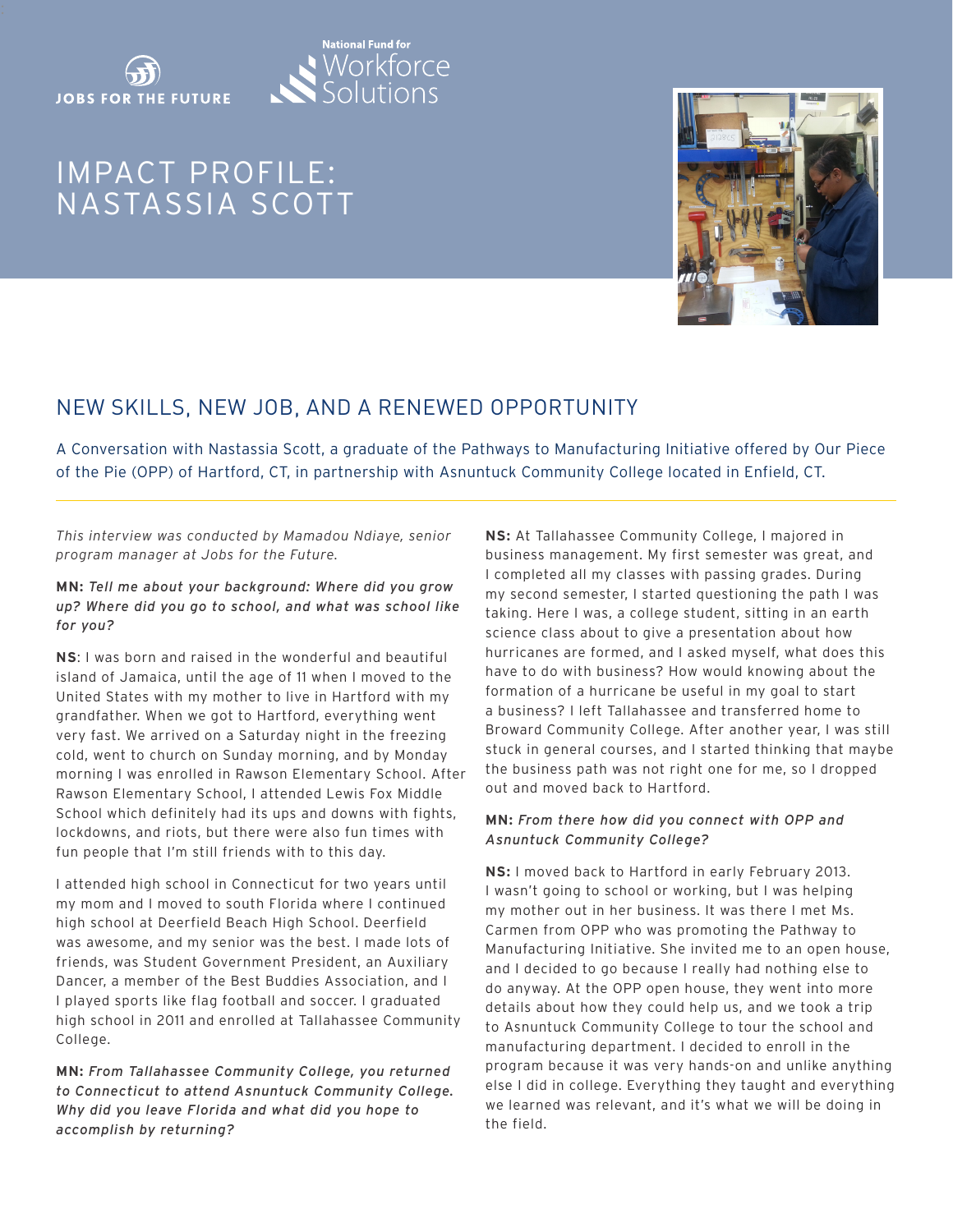## **MN:** *What helped you succeed in your classes and internship in the Pathways to Manufacturing program at Asnuntuck?*

**NS:** The number one thing that helped me succeed was my strong support system. I knew that if I failed, I would not only fail myself but also everyone else that was rooting for me—people like my mother, my friends and family, and Randal and Ms. Carmen from OPP. Randal and Ms. Carmen were with me every step of the way, so much so that if I missed a day I would get nonstop phone calls or text messages. They were always interested in other ways they could help me succeed, and for that I thank them.

#### **MN:** *How did you end up getting a job at Mallory Industries?*

**NS:** At Asnuntuck, after completing level one with passing grades and great reviews, you can move up to the more advanced class, level two. Students are also given the opportunity to start an internship. The coordinator set us up with interviews at different manufacturing companies with the hope that we would get one. Before Mallory Industries, I had gone on two interviews with other students, but I wasn't chosen. My interview at Mallory went very well and within a week they decided to offer me an internship. I started as an intern in February and they hired me full time after my graduation from the Pathway to Manufacturing Initiative in May.

#### **MN:** *What do you do in your job, and what do you like about working at Mallory Industries?*

**NS:** At Mallory I work in the Quality Assurance department inspecting parts. I love everything about the job. One of the best parts is that it is such a clean environment and my co-workers are awesome. I get a lot of support and even though I am out of school they still take time to teach me and make sure I understand the different processes and techniques. Even when it is a lot of pressure, there is a lot of support.

# **MN:** *What are your career goals? What would you like to be doing in the next few years?*

**NS:** I plan to go back to school to study engineering. In 10 years, I plan be in manufacturing because as a quality engineer there is so much you can do. Starting off so young, I feel that I can make my mark in the manufacturing field as a dominant black woman and to set a path for other women to join the field. Right now it is so male driven, and I hope to change that.

## **MN:** *What advice would you give to other young people who want to get into the manufacturing field but don't know how or where to start?*

**NS:** My advice would be to do research while keeping an open mind. Go to different facilities, take tours, talk to people, and find programs and organizations that will help you make it easier to be successful. A person never knows if he or she is going to love or hate something if they don't try first. Also, be around people that are genuinely there to support you, and you will go a far way. If you know that you love hands-on work then the technical field is definitely for you. Just take the first step, and the first step is research.

## **MN:** *What services did OPP provide you that were particularly helpful, including after employment?*

**NS:** Upon entry to Asnuntuck, OPP helped by providing us with computers and giving us one-on-one help to apply for financial aid. They bought all the books that we needed for our classes including our book bags and pencils. Anything we needed they made sure we had. We also received transportation to school and back. I had a car, but they gave others bus cards to go home and to arrive at OPP. During school they helped me get a job so I can learn how to balance work, school, and my personal life. Even now, they still call me at Mallory to check up on how everything is going.

# **MN:** *What advice would you give to programs like OPP and Asnuntuck working with young people like yourself? How can they better serve young people?*

**NS:** My advice is to keep helping. Without programs like OPP and Asnuntuck, I won't say young people wouldn't do well, but having their support definitely makes it easier for young people to do their best. Programs like these are successful because they provide young people with the resources they need to succeed.

# **MN:** *Anything else you'd like to share?*

**NS:** I would like to thank Ms. Carmen and Randal from OPP for giving me the opportunity and the resources I needed to get me this far. Now I'm at a point in my life where I'm truly happy and life is just a little bit easier.